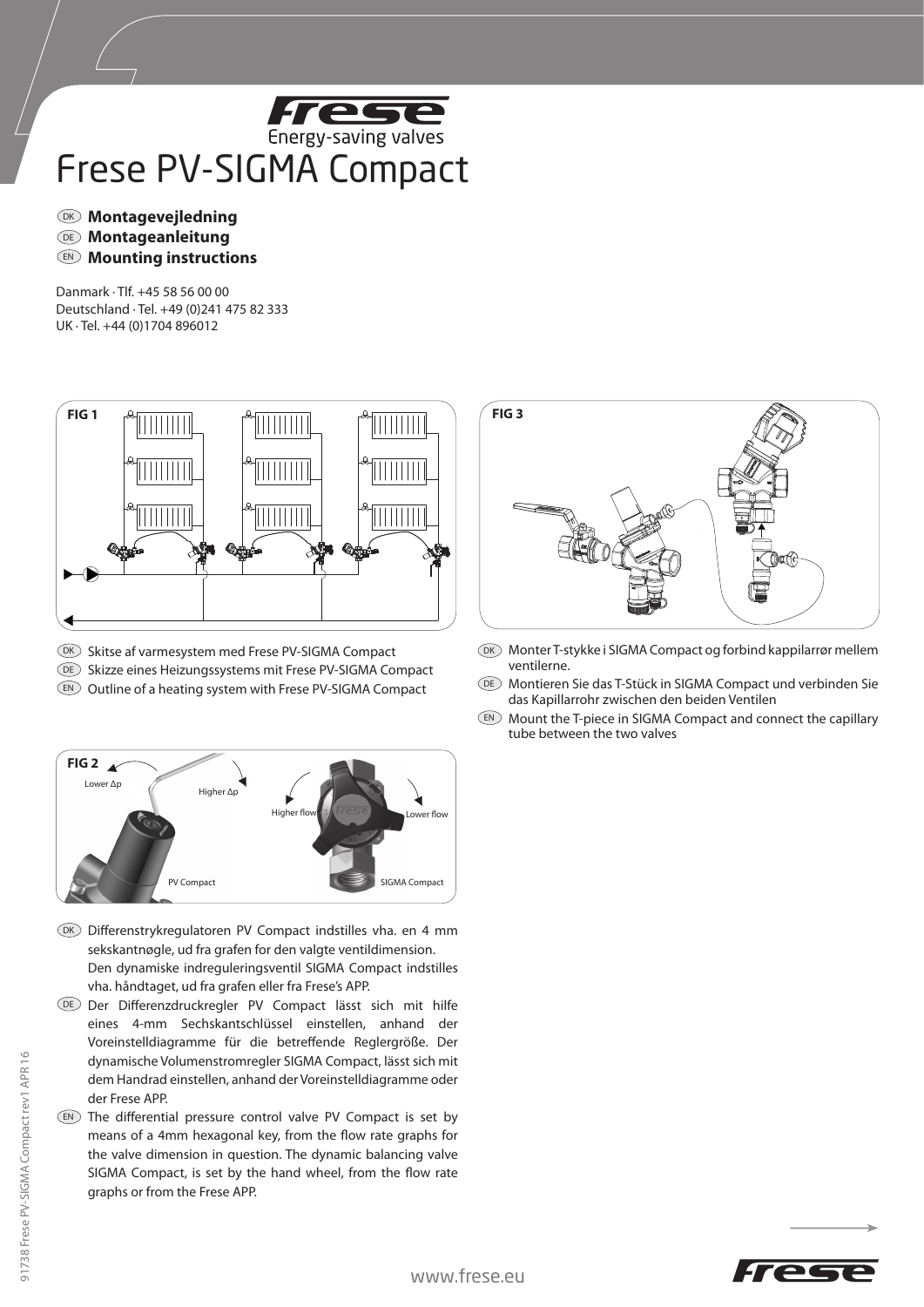

- 2 -

fese

 $\overline{9}$ 

Pre-set

0 0.5 1 1.5 2 2.5 3 3.5 4

www.frese.eu

 $\mathbf 0$ <sub>20</sub>

 $0.056$ 0

0.0

0 100

0.028 0

0 1 2345 6 7 8 9 10 11 12 13 14 15 16 17 18 19 20

Outside flow range

Setting [Number of turns]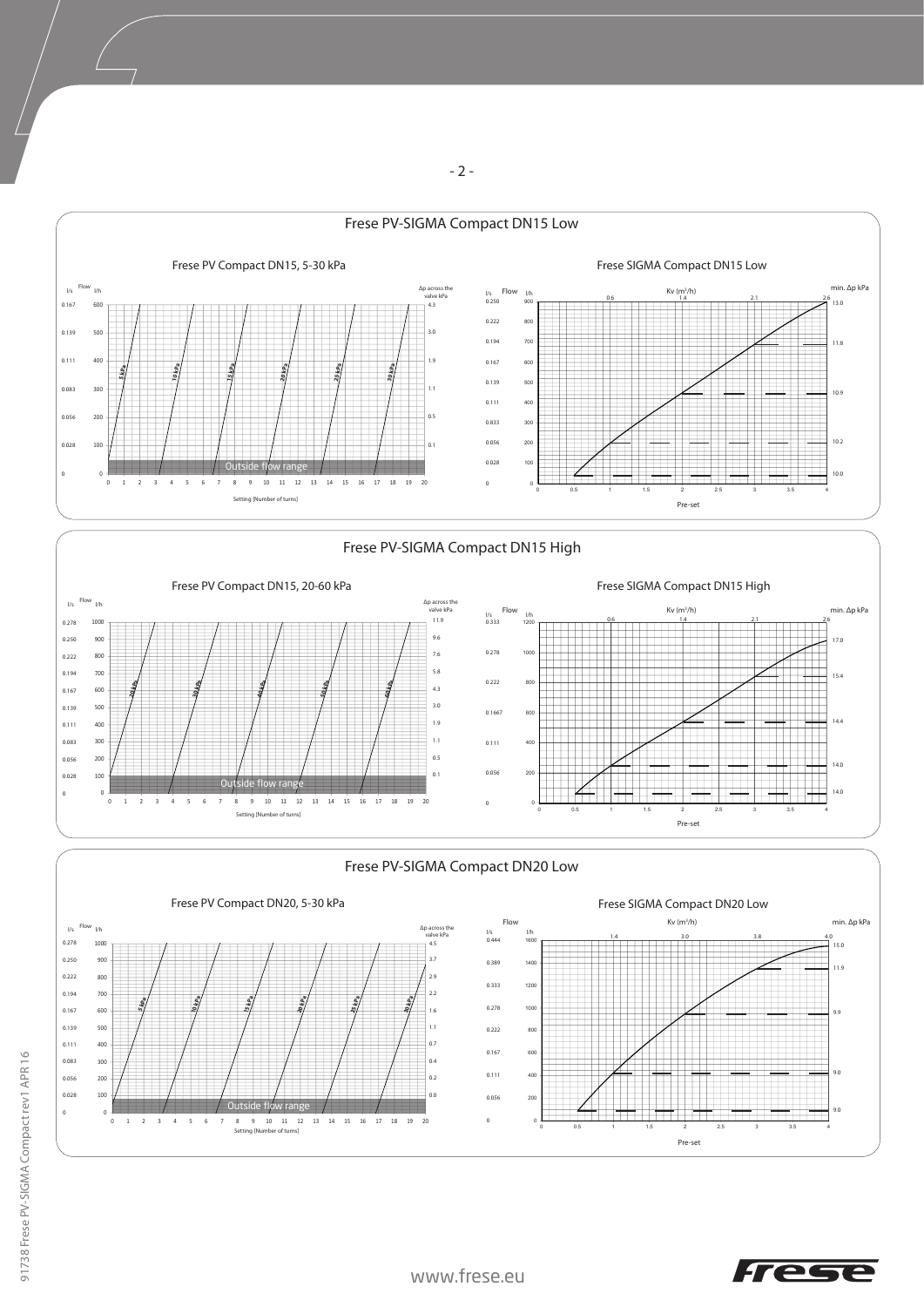

- 3 -